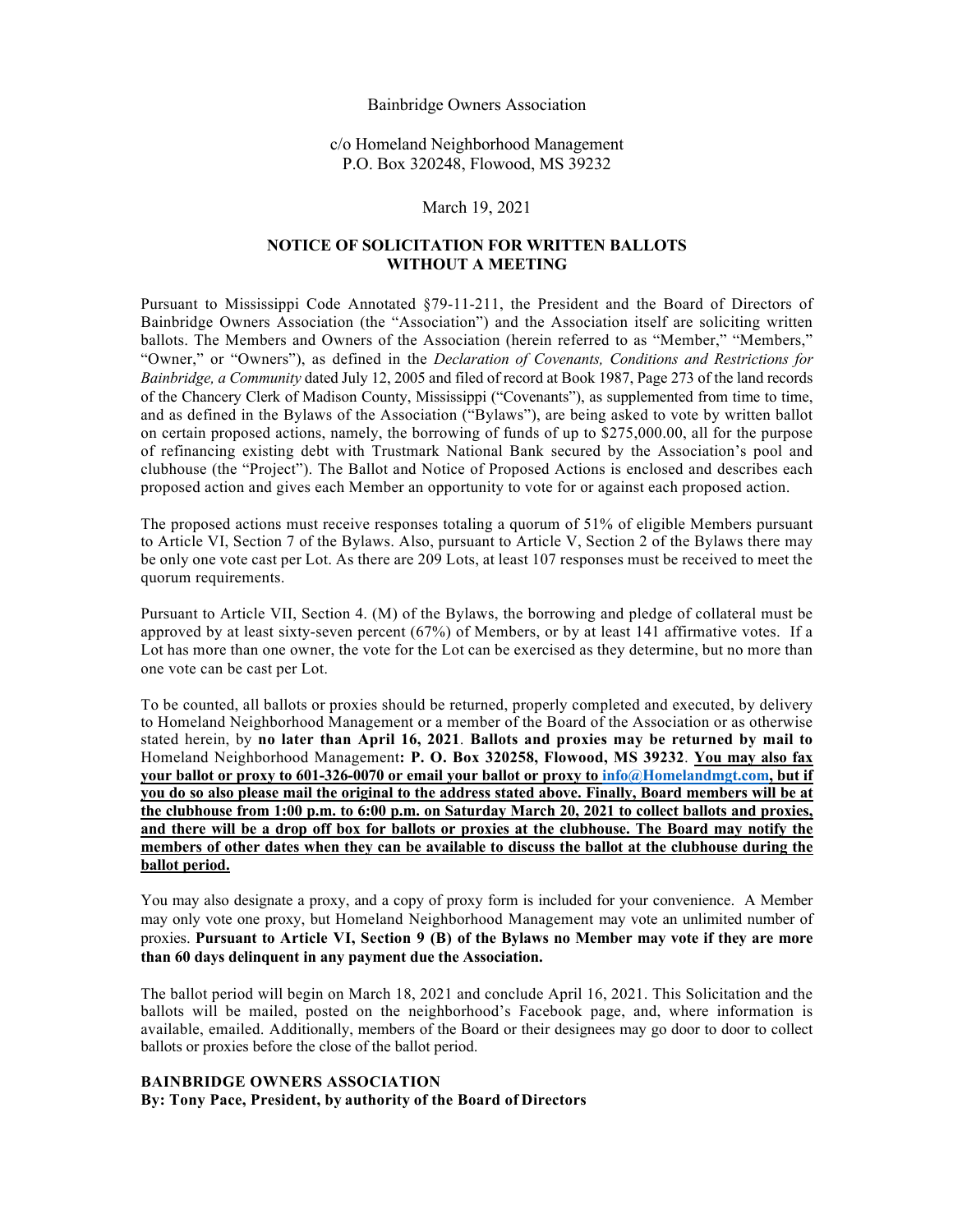### **BALLOT AND NOTICE OF PROPOSED ACTION: BORROWING OF FUNDS FOR THE PURPOSE OF REFINANCING EXISTING DEBT SECURED BY THE NEIGHBORHOOD POOL AND CLUBHOUSE AND TO PLEDGE COLLATERAL**

In accordance with the *Declaration of Covenants, Conditions and Restrictions for Bainbridge, a Community* dated July 12, 2005 and filed of record at Book 1987, Page 273 of the land records of the Chancery Clerk of Madison County, Mississippi ("Covenants"), as supplemented from time to time, and as defined in the Bylaws ("Bylaws") of the Association of Bainbridge Owners Association ("Association"), the President and Board of Directors of the Association and the Association itself have solicited written ballots and proxies. The Members and Owners of the Association, as defined in the Covenants and Bylaws, are requested to review the proposed actions set out below. The proposed actions consist of borrowing up to \$275,000.00, all for the purpose of refinancing existing debt with Trustmark National Bank secured by the Association's pool and clubhouse (the "Project"). For purposes of this ballot, the words and terms used shall have the meaning as set out in the Covenants and Bylaws unless stated otherwise.

## **\*\*Check Only Whether You Agree or Disagree With the Proposed Action and Sign and Date Where Indicated\*\***

## **\*\*All proposals within a ballot must be voted upon for the ballot to be effective and counted\*\***

# **[BALLOT CONTINUES ON NEXT PAGE]**

Page 1 of Ballot and Notice of Proposed Action